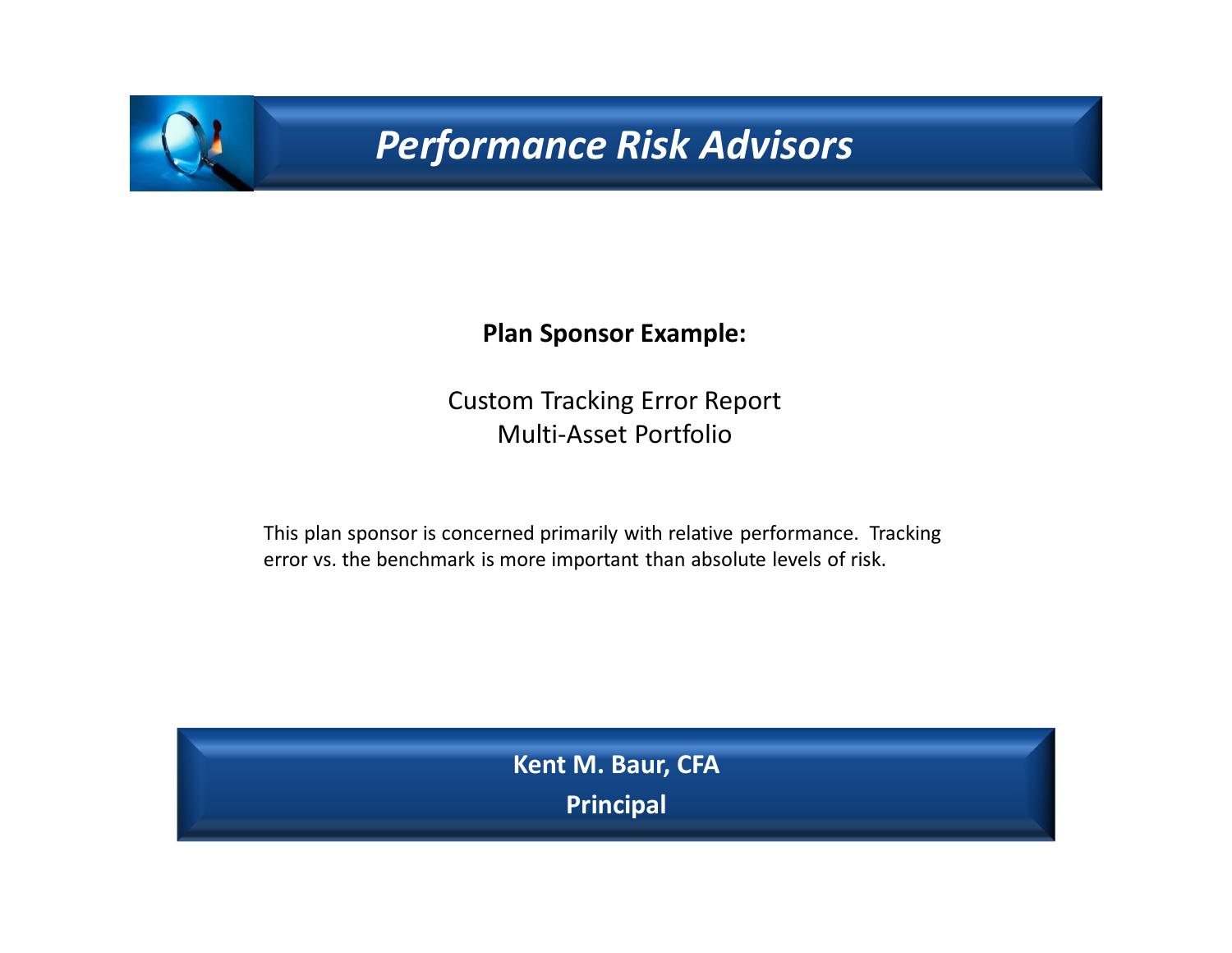#### **TABLE OF CONTENTS**

- Page 2 Tracking Error Summary
- Page 4 Full implementation vs. Benchmarks The combined impact of asset allocation and active management
- Page 9 Active Risk The contribution from active managers
- Page 15 Asset Allocation Risk Current weights vs benchmark weights

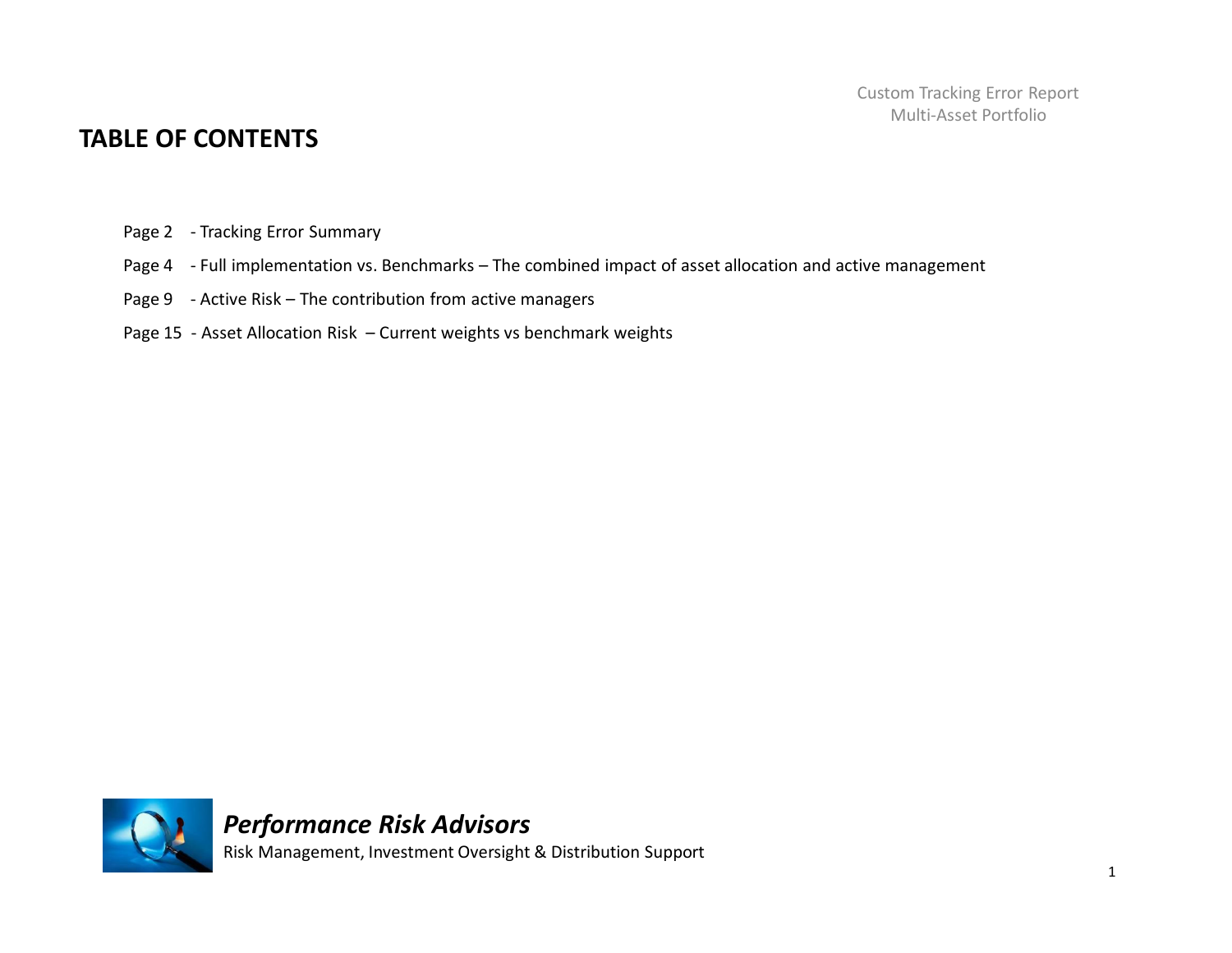#### **SUMMARY**

- Tracking error from asset allocation is approximately 1.8% for the total portfolio.
	- Category 1a has a small tracking error from the overweight to xxxxx.
	- Category 1b has significant tracking error to the benchmark; yyyyyyy is the largest contributor.
	- Category 2 has tracking error of 1.9% from an underweight to aaaaaa and overweight to bbbbbbb.
	- As desired, Category 3 has a large tracking error to the policy benchmark.
- Specific active managers have reasonably large tracking error, but the diversification effect creates a small combined tracking error.
- The combination of active management and asset allocation creates tracking error of approximately 1.8% for the total portfolio.
	- In some cases active management and asset allocation are pulling in the same direction and there's little diversification effect between the two forces (Category 2).
	- In other cases, asset allocation and/or active risk cancel each other out (DDDDD in Category 3 vs. Underweight bbbbbb and Active Risk in Category 2).

| <b>Tracking Error Analysis</b> | <b>Asset Weights</b> | Active Managers | <b>Asset Weights</b><br>And<br><b>Managers</b> |
|--------------------------------|----------------------|-----------------|------------------------------------------------|
| <b>Total Portfolio</b>         | 1.8                  | l.8             | 1.8                                            |
| Category 1                     | 3.3                  | 1.2             | 3.5                                            |
| Category 1a                    | 0.8                  | 1.5             | 1.4                                            |
| Category 1b                    | 9.7                  | 2.2             | 9.7                                            |
| Category 2                     | 1.9                  | 1.0             | 2.6                                            |
| Category 3                     | 11.0                 | 1.7             | 11.4                                           |



# *Performance Risk Advisors*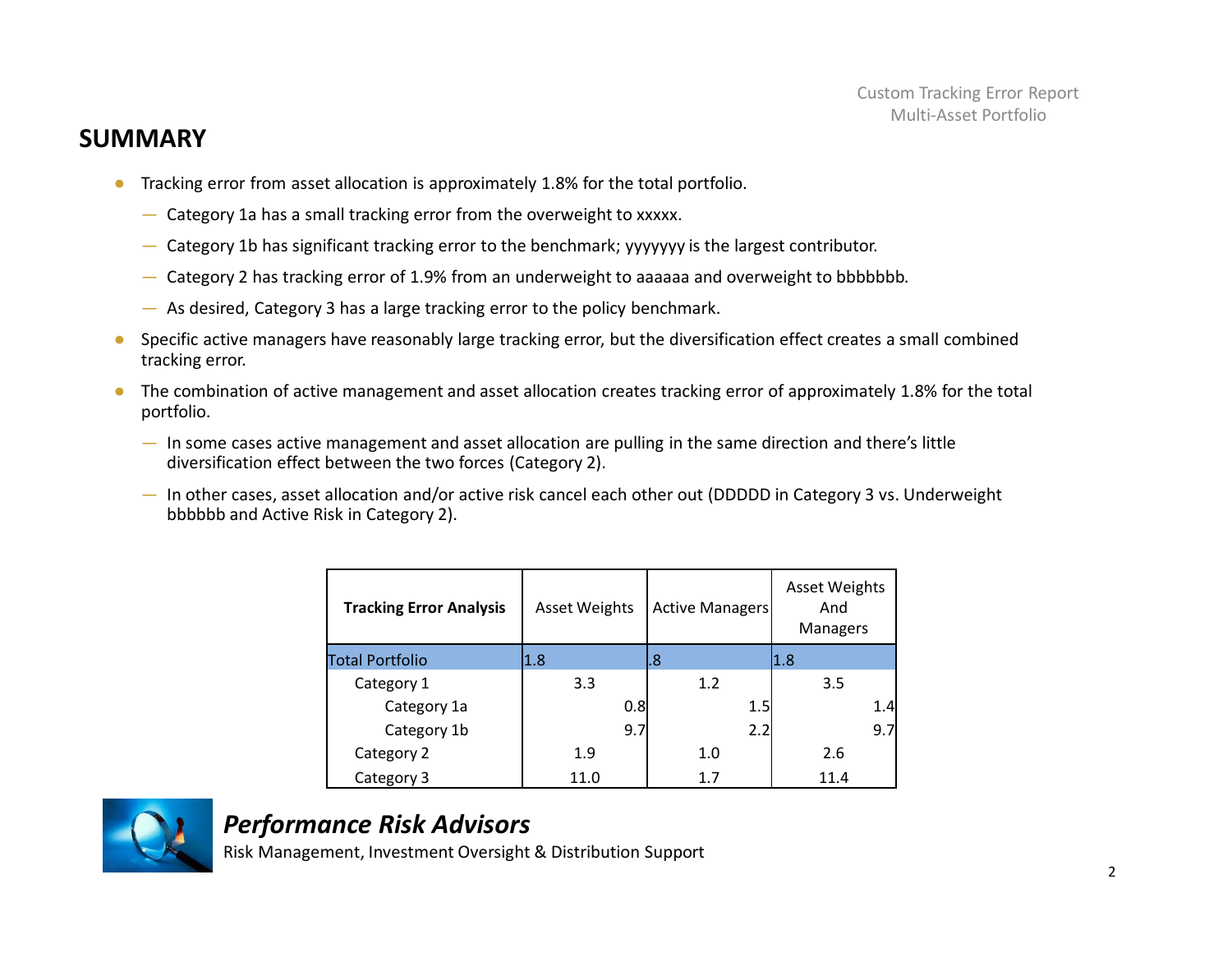#### **FULL IMPLEMENTATION – TOTAL PORTFOLIO VS. POLICY BENCHMARK**

(Includes Asset Allocation and Active Managers)

| <b>Tracking Error Analysis</b> | Active vs.<br><b>Benchmark</b> |
|--------------------------------|--------------------------------|
| <b>Total Portfolio</b>         | 1.8                            |
| Category 1                     | 3.5                            |
| Category 1a                    | 1.4                            |
| Category 1b                    | 9.7                            |
| Category 2                     | 2.6                            |
| Category 3                     | 11.4                           |

**Contribution to Tracking Error (bps)**





#### *Performance Risk Advisors*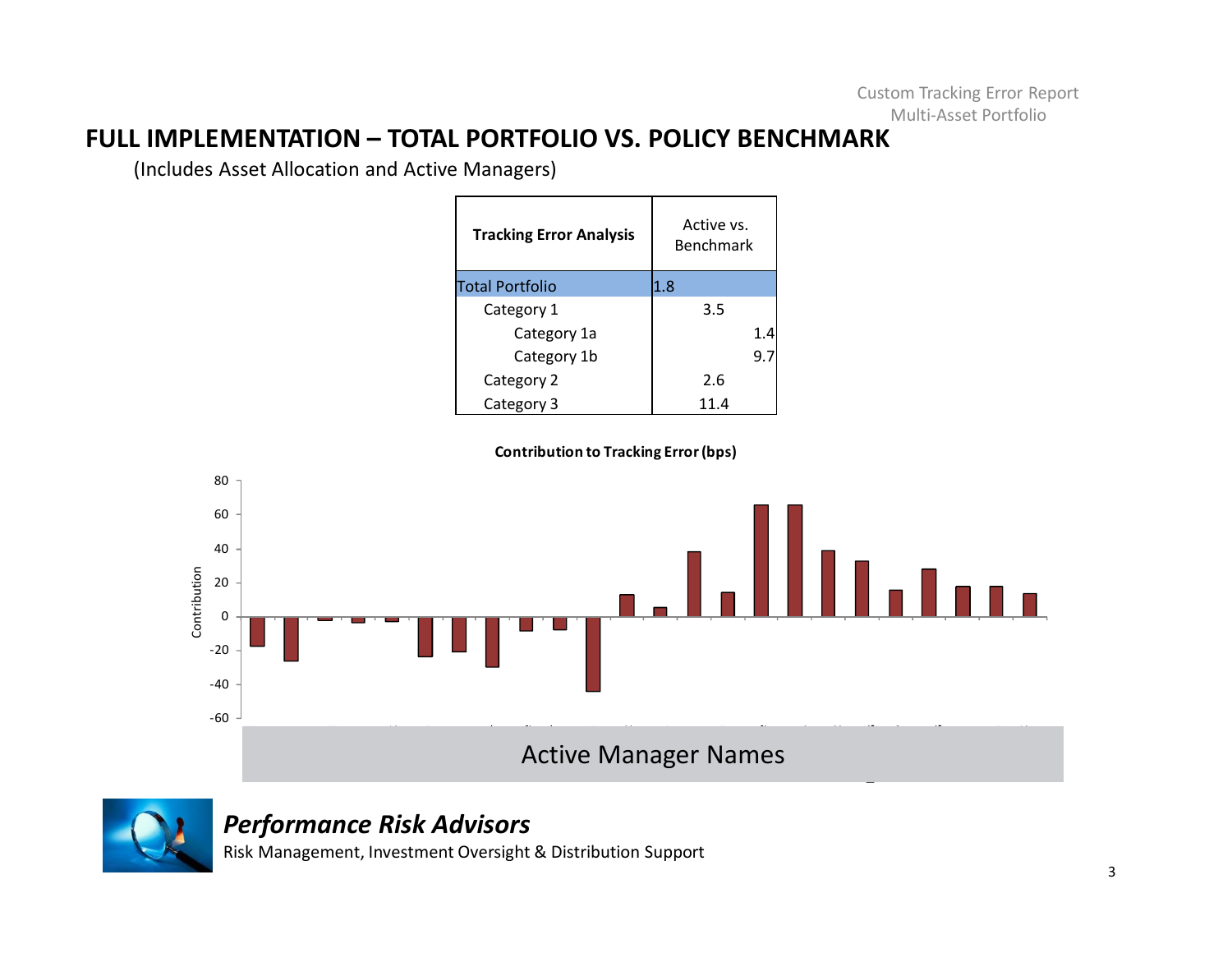# **FULL IMPLEMENTATION – CATEGORY 1 VS. BENCHMARK**

(Includes Asset Allocation and Active Managers)

| <b>Tracking Error Analysis</b> | Active vs.<br><b>Benchmark</b> |
|--------------------------------|--------------------------------|
| lTotal Portfolio               | 1.8                            |
| Category 1                     | 3.5                            |
| Category 1a                    | 1.4                            |
| Category 1b                    | 9.7                            |
| Category 2                     | 2.6                            |
| Category 3                     | 11.4                           |







#### *Performance Risk Advisors*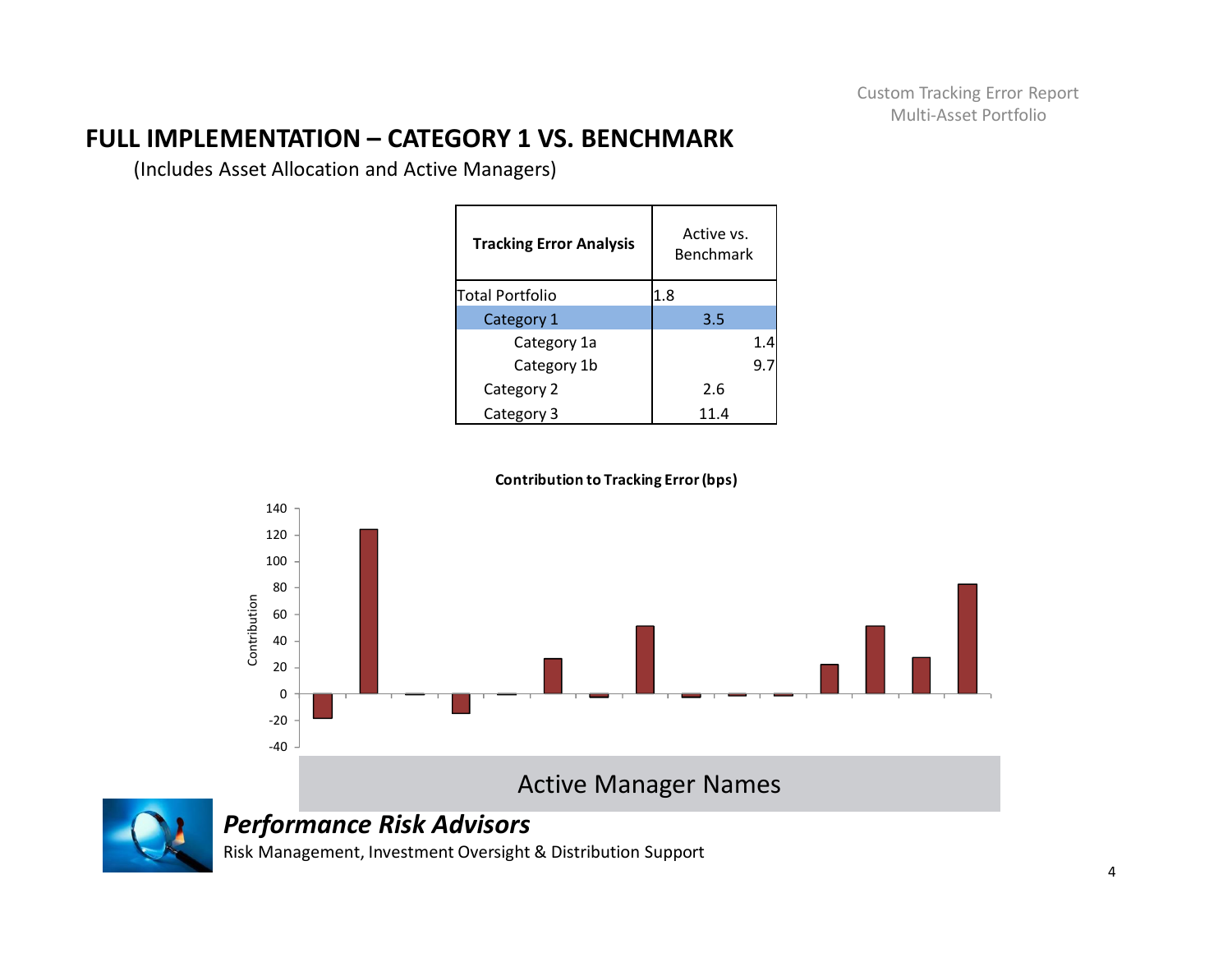# **FULL IMPLEMENTATION – CATEGORY 1A VS. BENCHMARK**

(Includes Asset Allocation and Active Managers)

| <b>Tracking Error Analysis</b> | Active vs.<br><b>Benchmark</b> |
|--------------------------------|--------------------------------|
| lTotal Portfolio               | 1.8                            |
| Category 1                     | 3.5                            |
| Category 1a                    | 1.4                            |
| Category 1b                    | 9.7                            |
| Category 2                     | 2.6                            |
| Category 3                     | 11.4                           |







### *Performance Risk Advisors*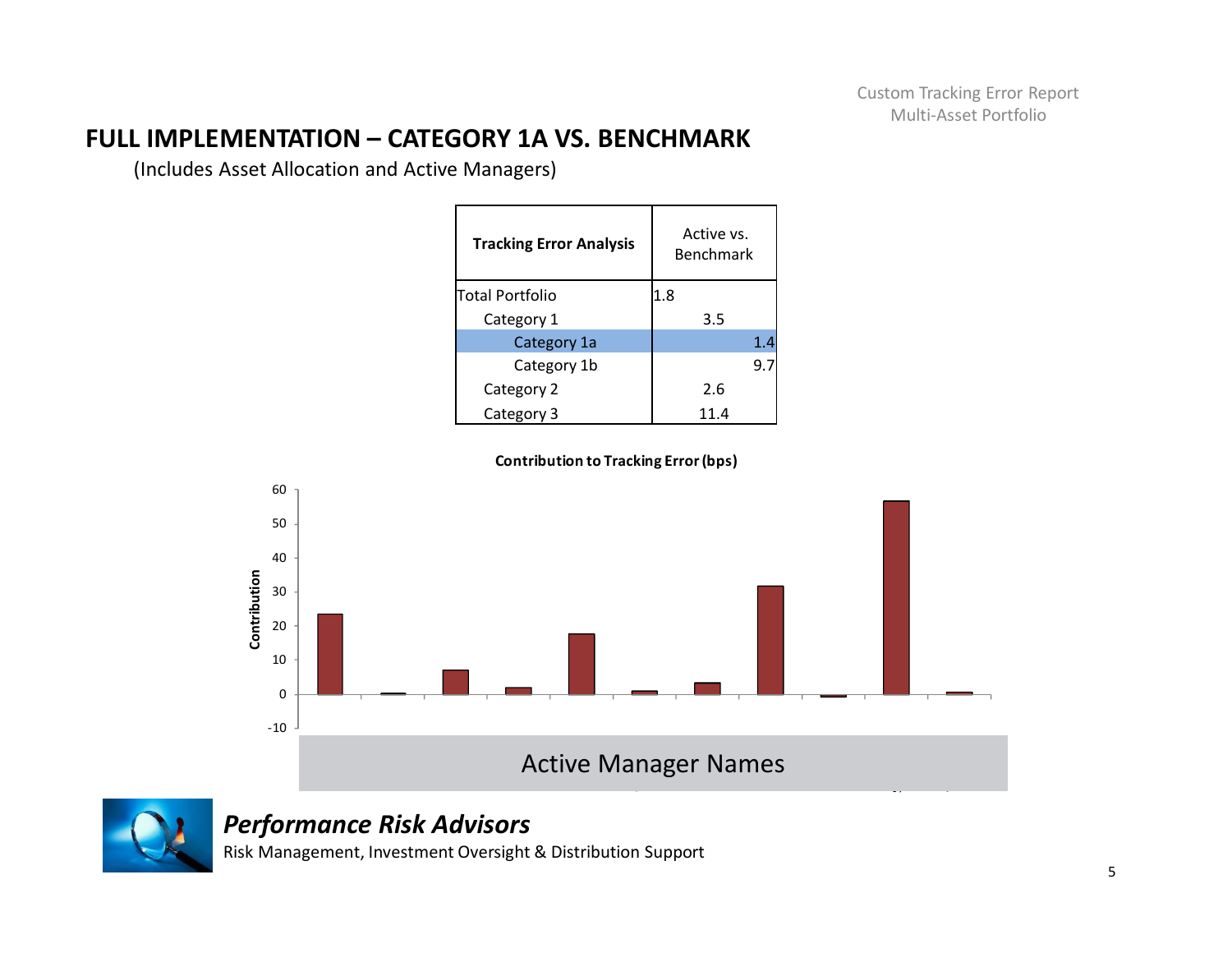# **FULL IMPLEMENTATION – CATEGORY 1B VS. BENCHMARK**

(Includes Asset Allocation and Active Managers)

| <b>Tracking Error Analysis</b> | Active vs.<br><b>Benchmark</b> |
|--------------------------------|--------------------------------|
| lTotal Portfolio               | 1.8                            |
| Category 1                     | 3.5                            |
| Category 1a                    | 1.4                            |
| Category 1b                    | 9.7                            |
| Category 2                     | 2.6                            |
| Category 3                     | 11.4                           |





# *Performance Risk Advisors*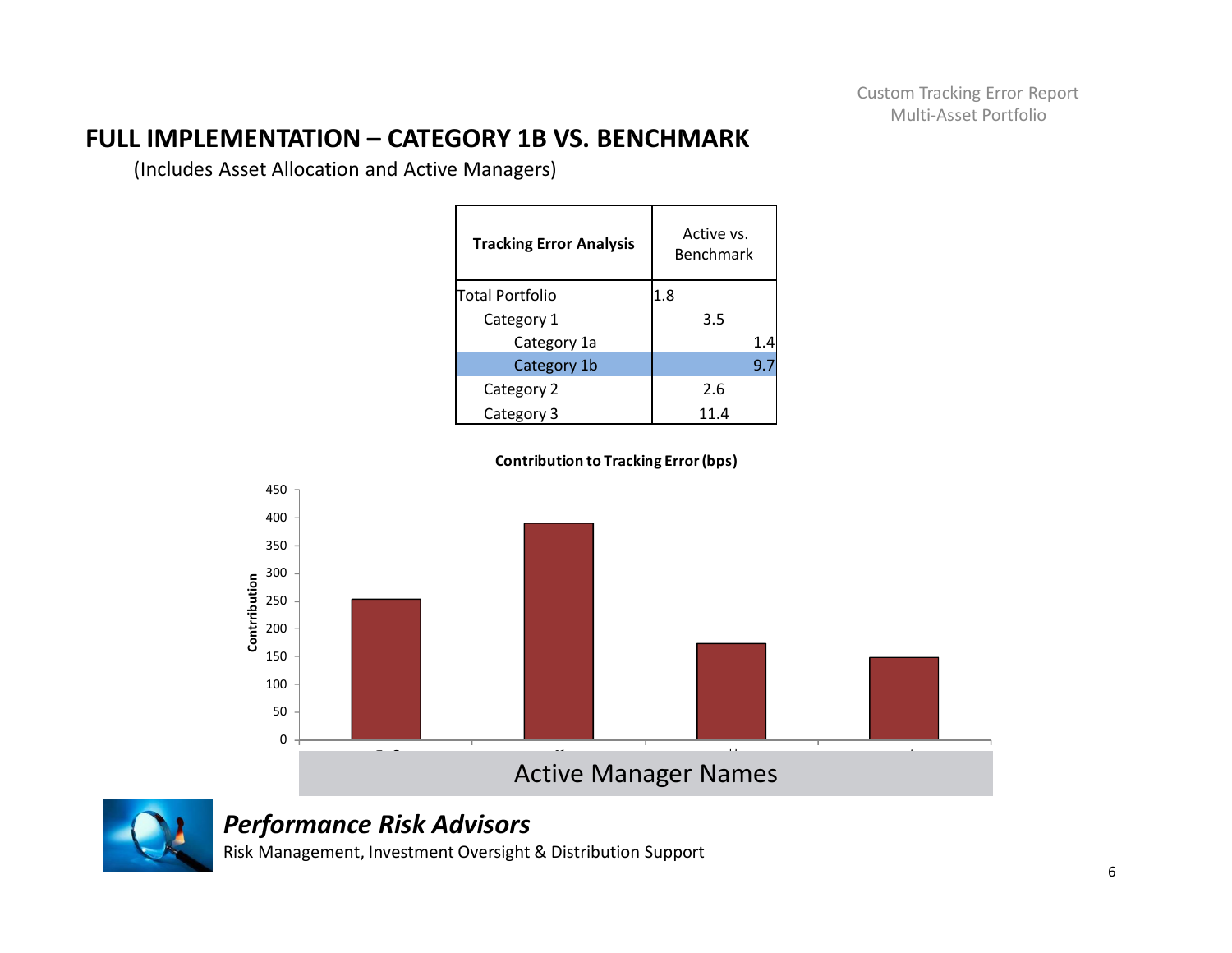# **FULL IMPLEMENTATION – CATEGORY 2 VS. BENCHMARK**

(Includes Asset Allocation and Active Managers)

| <b>Tracking Error Analysis</b> | Active vs.<br><b>Benchmark</b> |
|--------------------------------|--------------------------------|
| lTotal Portfolio               | 1.8                            |
| Category 1                     | 3.5                            |
| Category 1a                    | 1.4                            |
| Category 1b                    | 9.7                            |
| Category 2                     | 2.6                            |
| Category 3                     | 11.4                           |





#### *Performance Risk Advisors*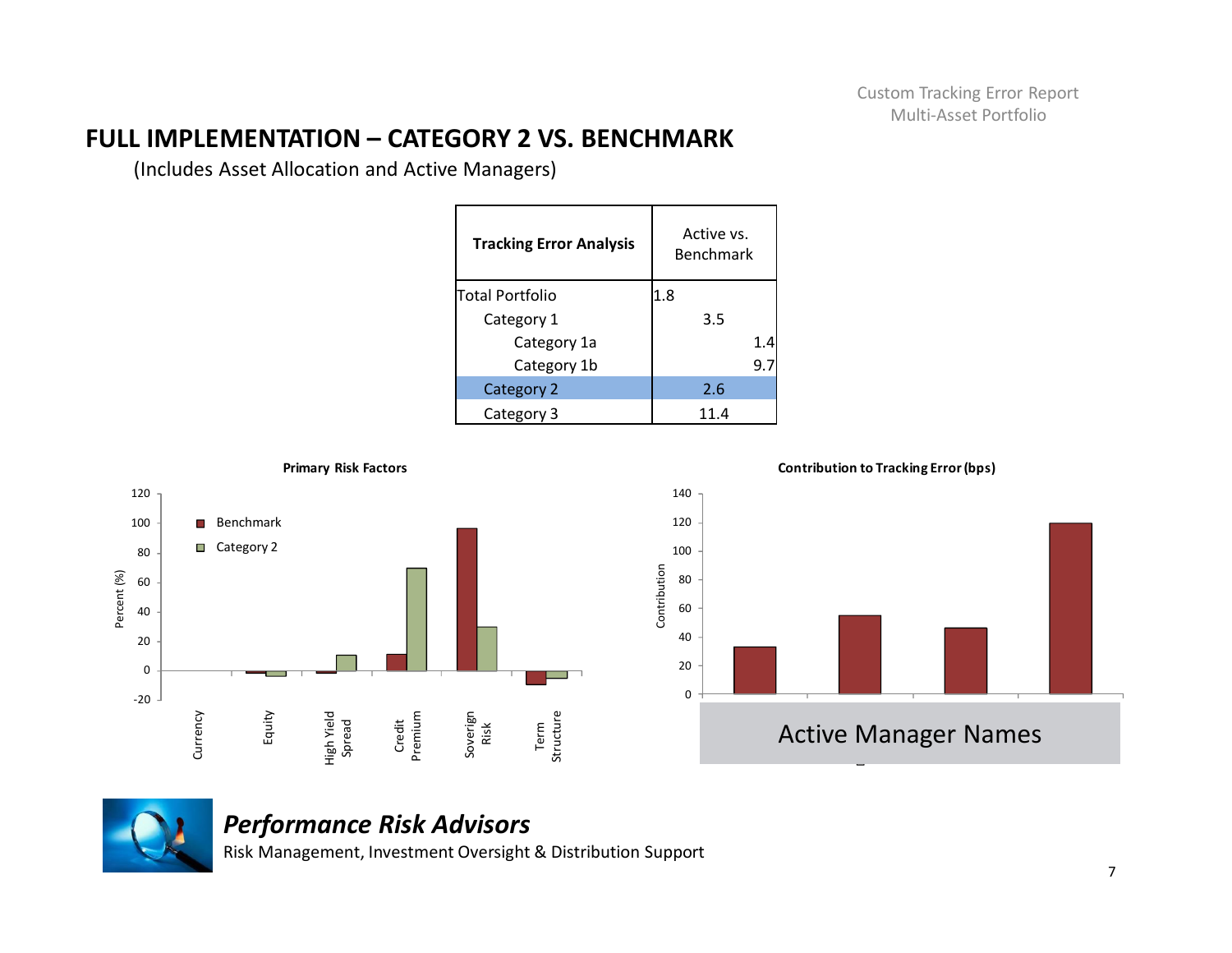# **FULL IMPLEMENTATION – CATEGORY 3 VS. BENCHMARK**

(Includes Asset Allocation and Active Managers)

| <b>Tracking Error Analysis</b> | Active vs.<br><b>Benchmark</b> |
|--------------------------------|--------------------------------|
| lTotal Portfolio               | 1.8                            |
| Category 1                     | 3.5                            |
| Category 1a                    | 1.4                            |
| Category 1b                    | 9.7                            |
| Category 2                     | 2.6                            |
| Category 3                     | 11.4                           |



**Contribution to Tracking Error (bps)**



*Performance Risk Advisors*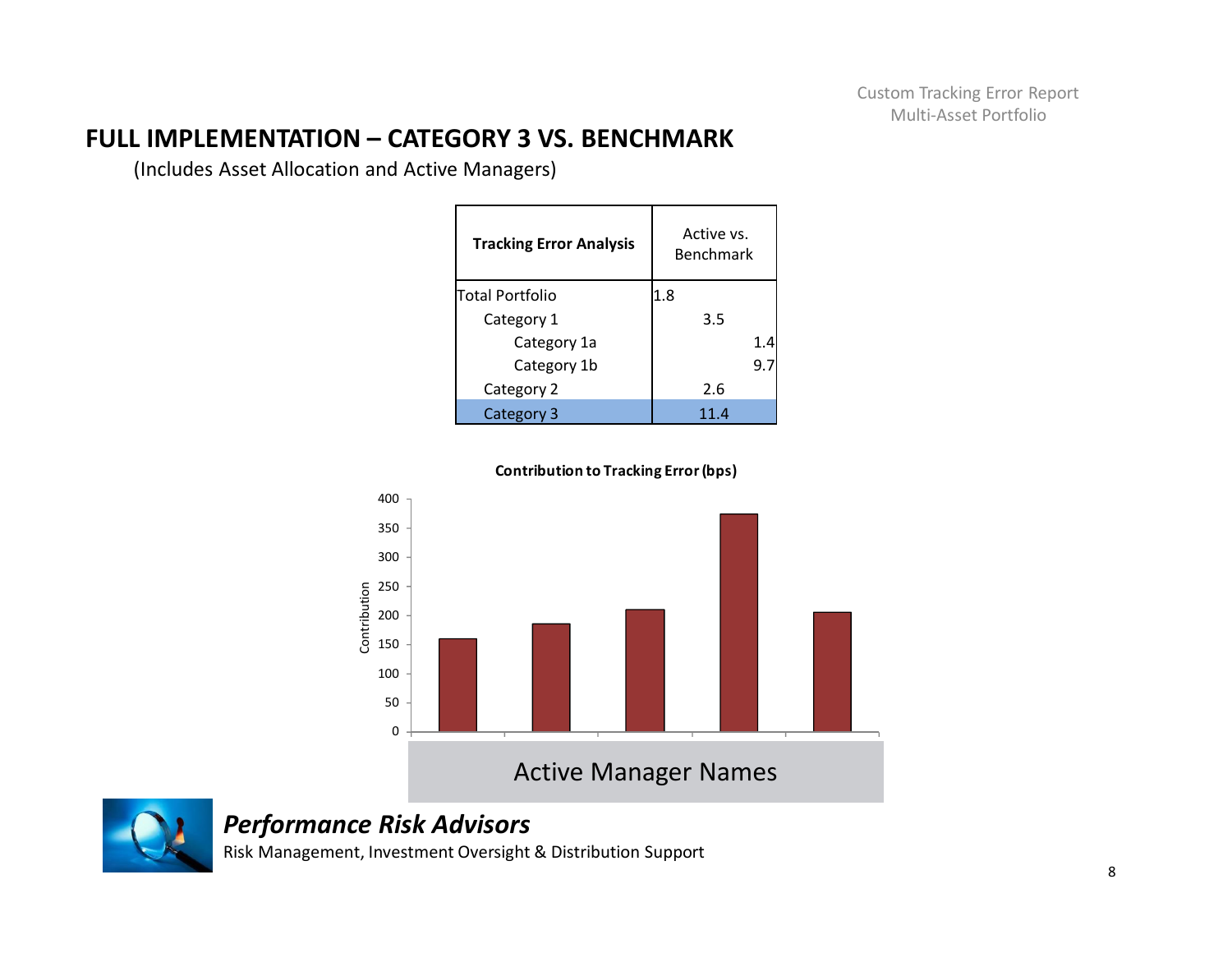# **ACTIVE – TOTAL PORTFOLIO VS. CURRENT WEIGHTS**

Custom Tracking Error Report Multi-Asset Portfolio

(Active Manager Tracking Error)

| <b>Tracking Error Analysis</b> | Active<br>VS.<br>Benchmark |
|--------------------------------|----------------------------|
| <b>Total Portfolio</b>         | $0.8\,$                    |
| Category 1                     | 1.2                        |
| Category 1a                    | 1.5                        |
| Category 1b                    | 2.2                        |
| Category 2                     | 1. $\Omega$                |
| Category 3                     | 1.7                        |

**Contribution to Tracking Error (bps)**





#### *Performance Risk Advisors*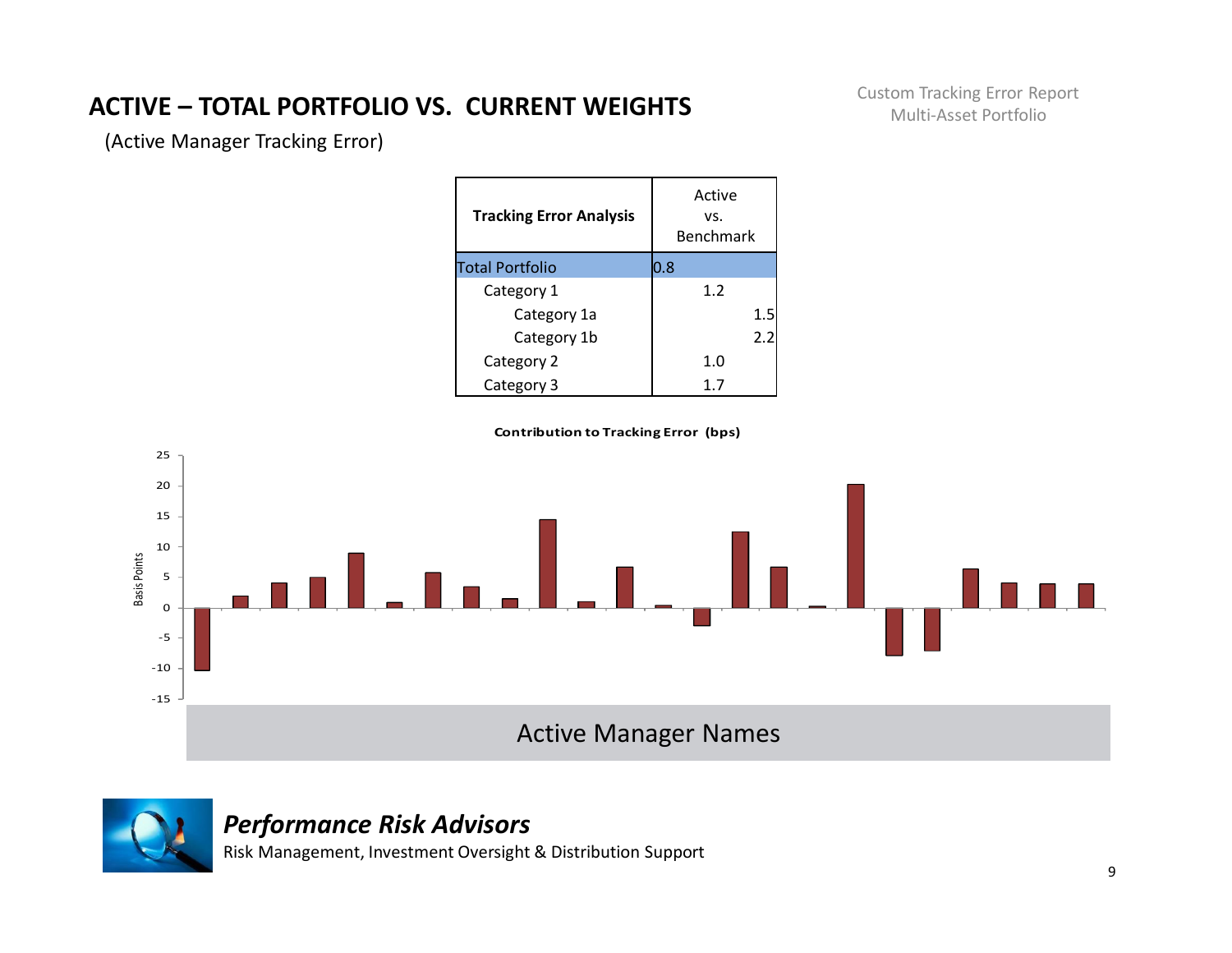# **ACTIVE – CATEGORY 1 VS. CURRENT WEIGHTS**

Custom Tracking Error Report Multi-Asset Portfolio

(Active Manager Tracking Error)

| <b>Tracking Error Analysis</b> | Active<br>VS.<br>Benchmark |
|--------------------------------|----------------------------|
| lTotal Portfolio               | $0.8\,$                    |
| Category 1                     | 1.2                        |
| Category 1a                    | 1.5                        |
| Category 1b                    | 2.2                        |
| Category 2                     | 1. $\Omega$                |
| Category 3                     |                            |





### *Performance Risk Advisors*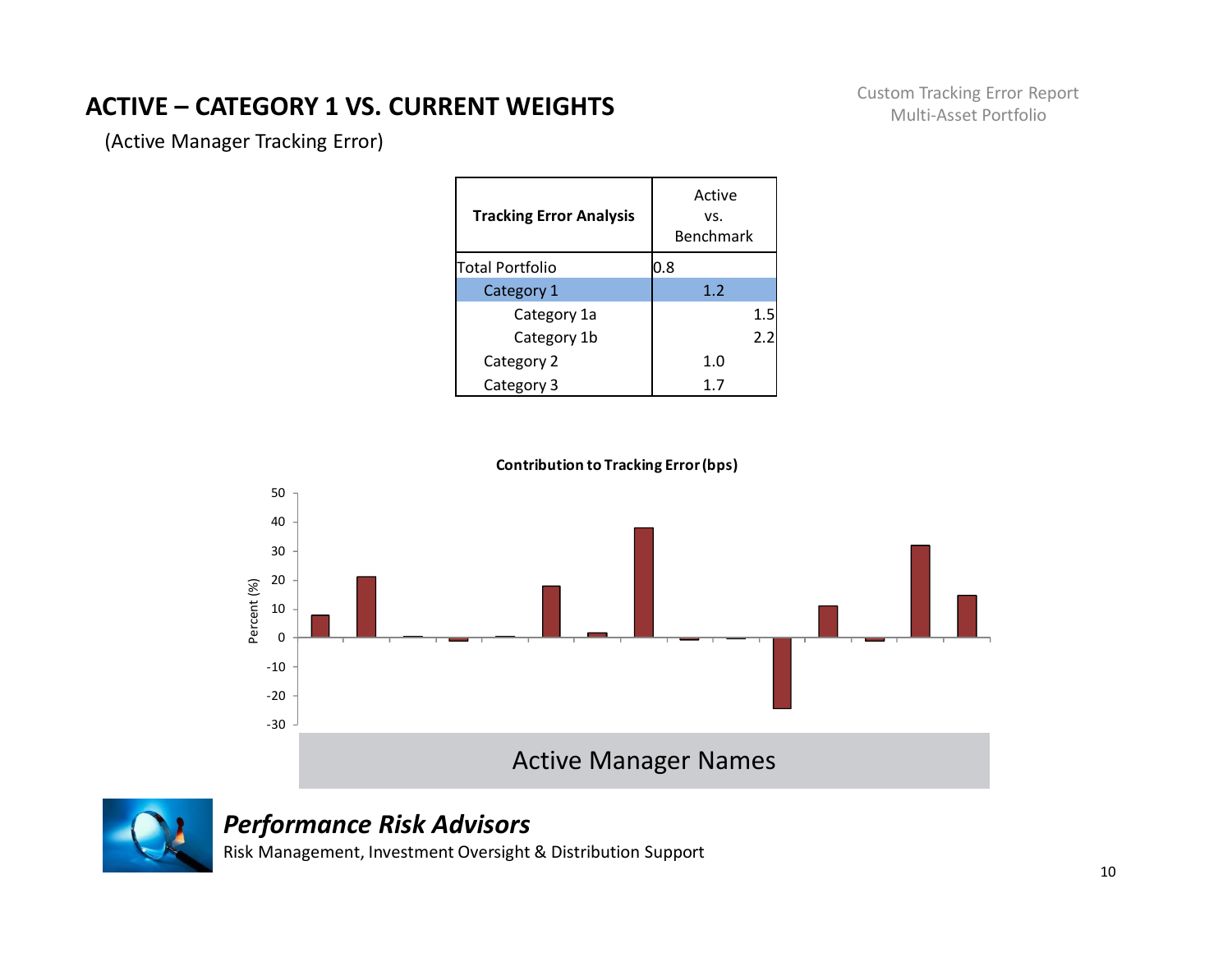# **ACTIVE – CATEGORY 1A VS. CURRENT WEIGHTS**

Custom Tracking Error Report Multi-Asset Portfolio

(Active Manager Tracking Error)

| <b>Tracking Error Analysis</b> | Active<br>VS.<br>Benchmark |
|--------------------------------|----------------------------|
| lTotal Portfolio               | 0.8                        |
| Category 1                     | 1.2                        |
| Category 1a                    | 1.5                        |
| Category 1b                    | 2.2                        |
| Category 2                     | 1.0                        |
| Category 3                     |                            |





# *Performance Risk Advisors*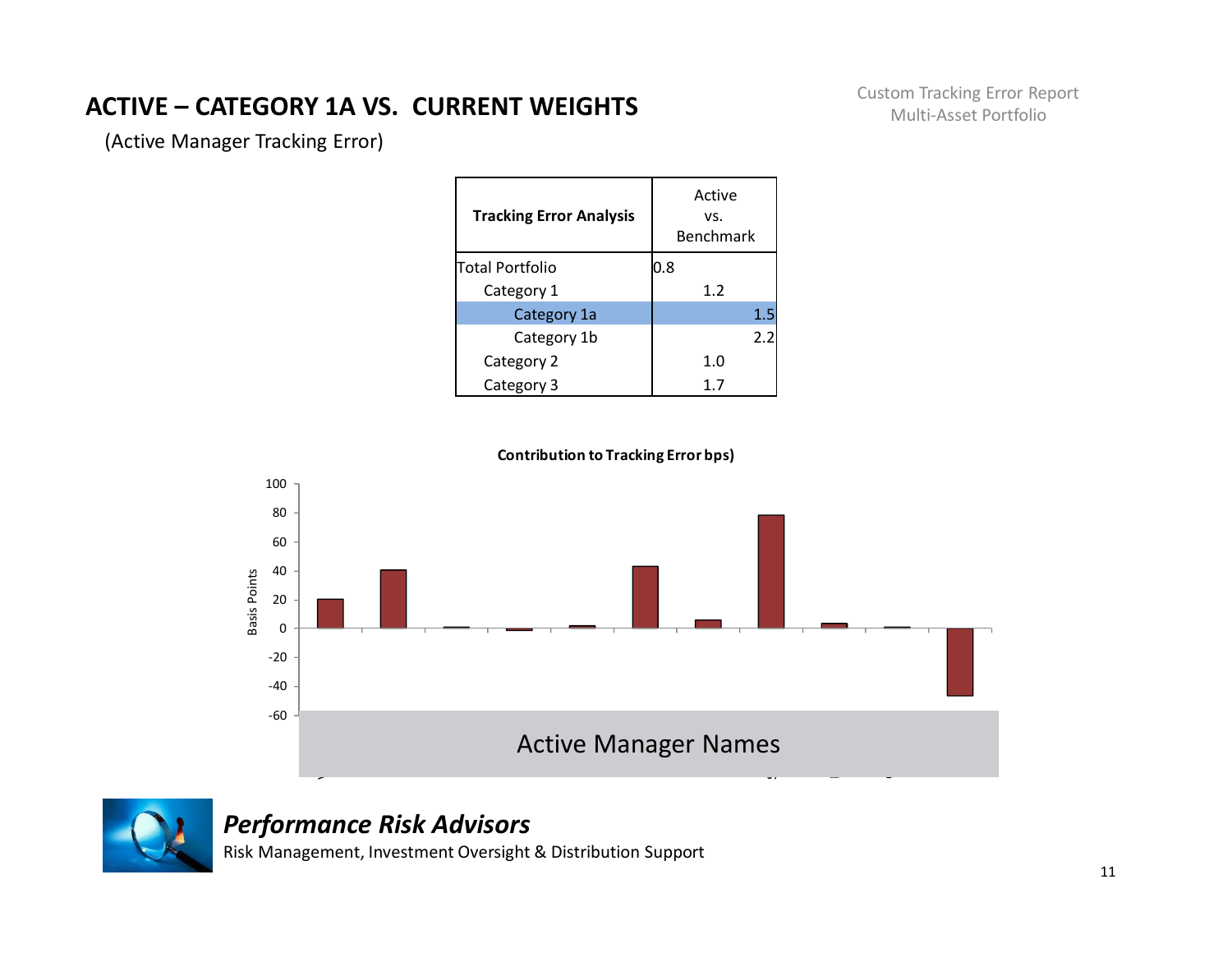# **ACTIVE – CATEGORY 1B VS. CURRENT WEIGHTS**

Custom Tracking Error Report Multi-Asset Portfolio

(Active Manager Tracking Error)

| <b>Tracking Error Analysis</b> | Active<br>VS.<br>Benchmark |
|--------------------------------|----------------------------|
| lTotal Portfolio               | 0.8                        |
| Category 1                     | 1.2                        |
| Category 1a                    | 1.5                        |
| Category 1b                    | 2.2                        |
| Category 2                     | 1.0                        |
| Category 3                     | 1.7                        |







#### *Performance Risk Advisors*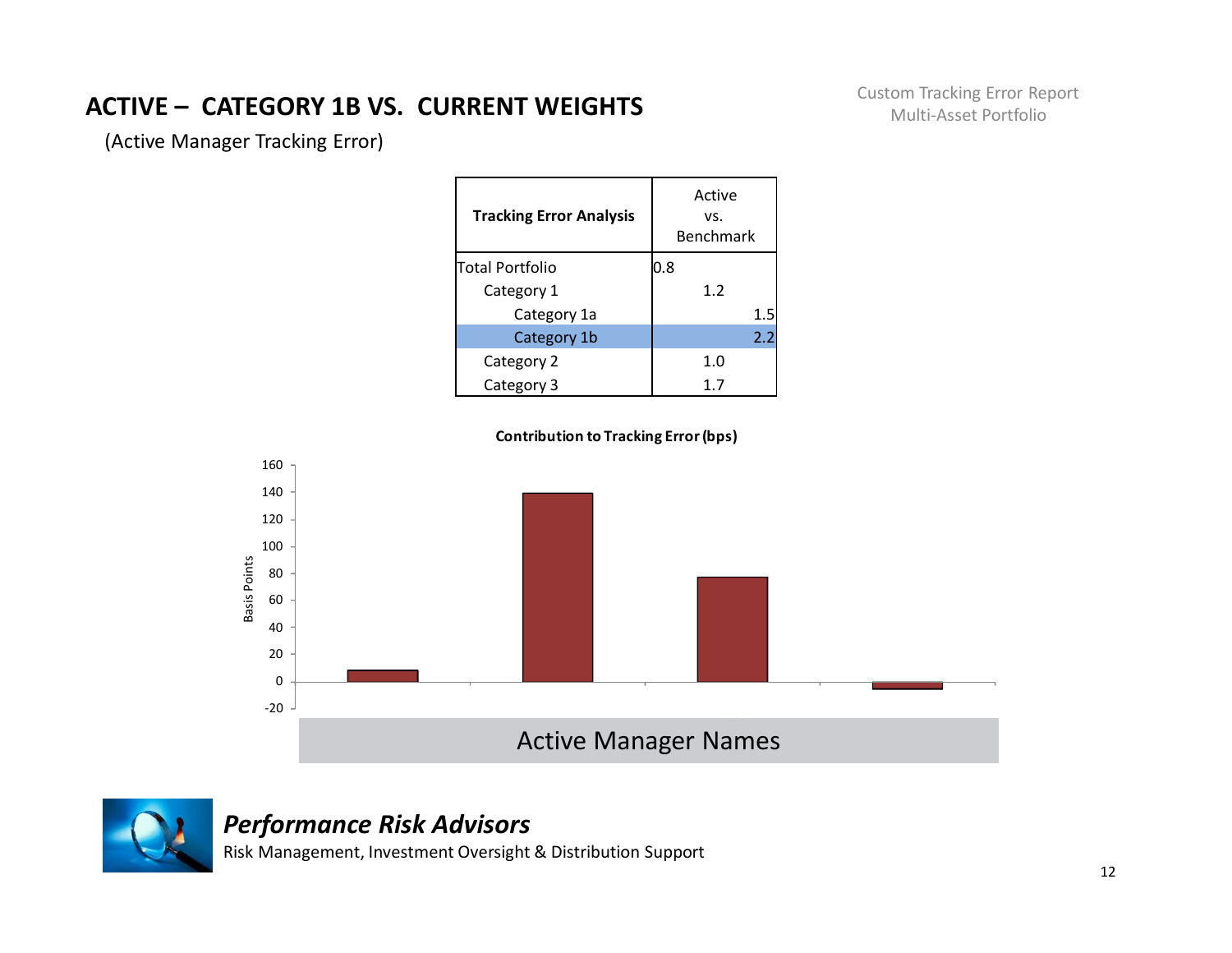# **ACTIVE – CATEGORY 2 VS. CURRENT WEIGHTS**

Custom Tracking Error Report Multi-Asset Portfolio

(Active Manager Tracking Error)

| <b>Tracking Error Analysis</b> | Active<br>VS.<br>Benchmark |
|--------------------------------|----------------------------|
| Total Portfolio                | 0.8                        |
| Category 1                     | 1.2                        |
| Category 1a                    | 1.5                        |
| Category 1b                    | 2.2                        |
| Category 2                     | 1.0                        |
| Category 3                     | 1.7                        |





# *Performance Risk Advisors*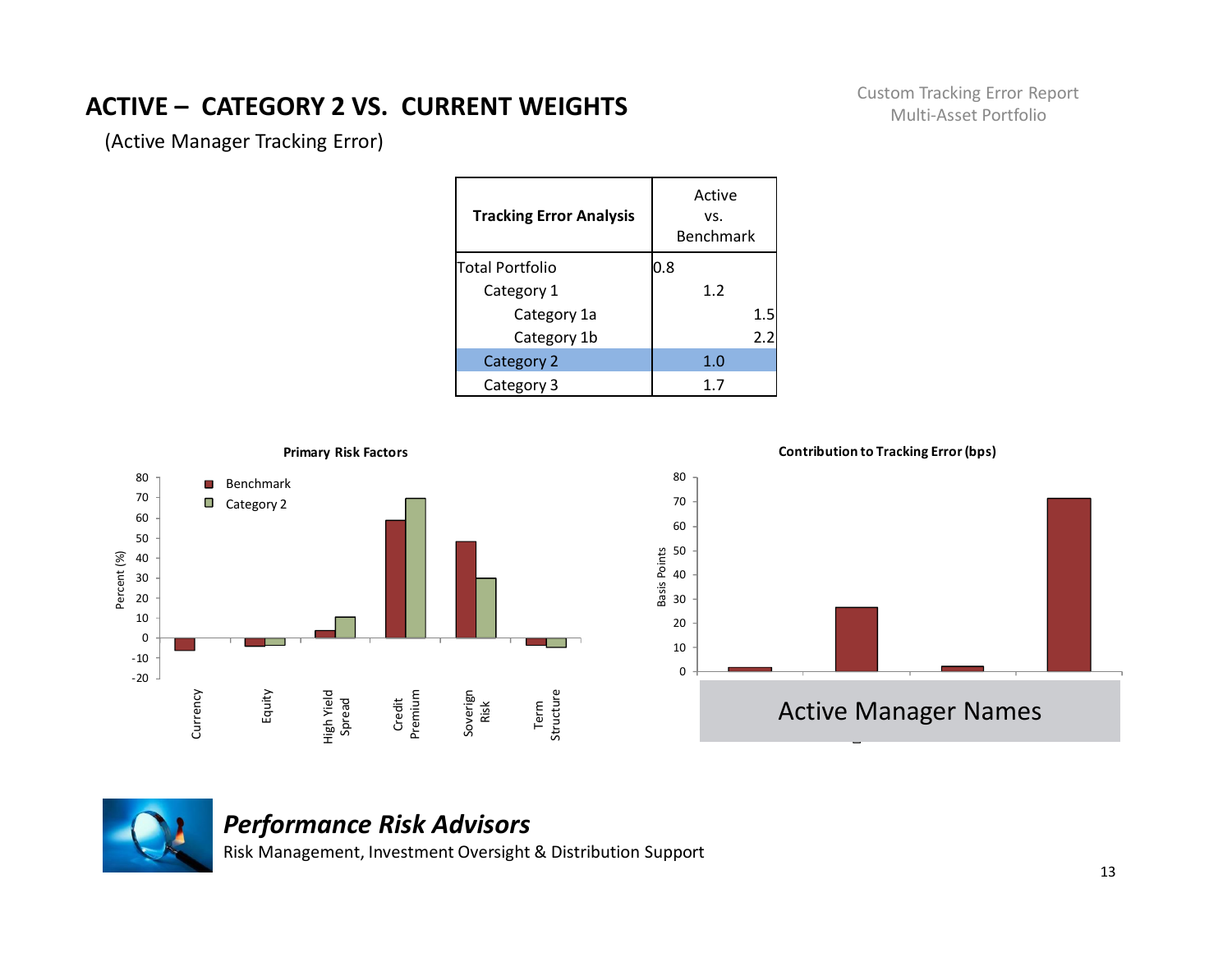# **ACTIVE – CATEGORY 3 VS. CURRENT WEIGHTS**

Custom Tracking Error Report Multi-Asset Portfolio

(Active Manager Tracking Error)

| <b>Tracking Error Analysis</b> | Active<br>VS.<br>Benchmark |
|--------------------------------|----------------------------|
| lTotal Portfolio               | 0.8                        |
| Category 1                     | 1.2                        |
| Category 1a                    | 1.5                        |
| Category 1b                    | 2.2                        |
| Category 2                     | 1. $\Omega$                |
| Category 3                     | 1.7                        |





#### *Performance Risk Advisors*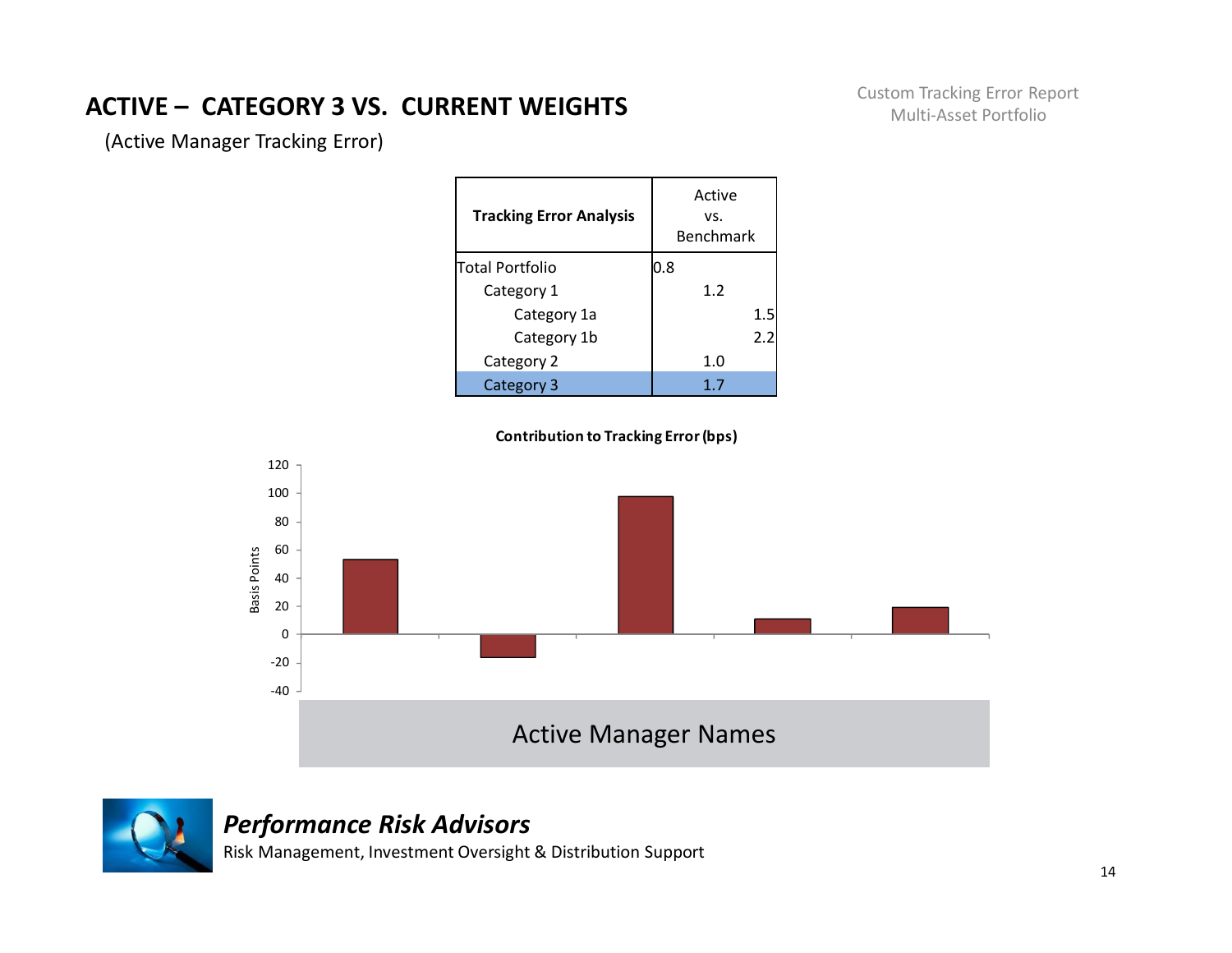# **ASSET CLASSES – CURRENT WEIGHTS VS. BENCHMARK**

(Tracking Error from Asset Allocation)

| <b>Tracking Error Analysis</b> | Current Wts.<br>VS.<br>Benchmark |
|--------------------------------|----------------------------------|
| <b>Total Portfolio</b>         | 1.8                              |
| Category 1                     | 3.3                              |
| Category 1a                    | 0.8                              |
| Category 1b                    | 9.7                              |
| Category 2                     | 1.7                              |
| Category 3                     | 11.5                             |

Custom Tracking Error Report Multi-Asset Portfolio



**Risk and Return**



**Factor Contributions to Risk**



*Performance Risk Advisors*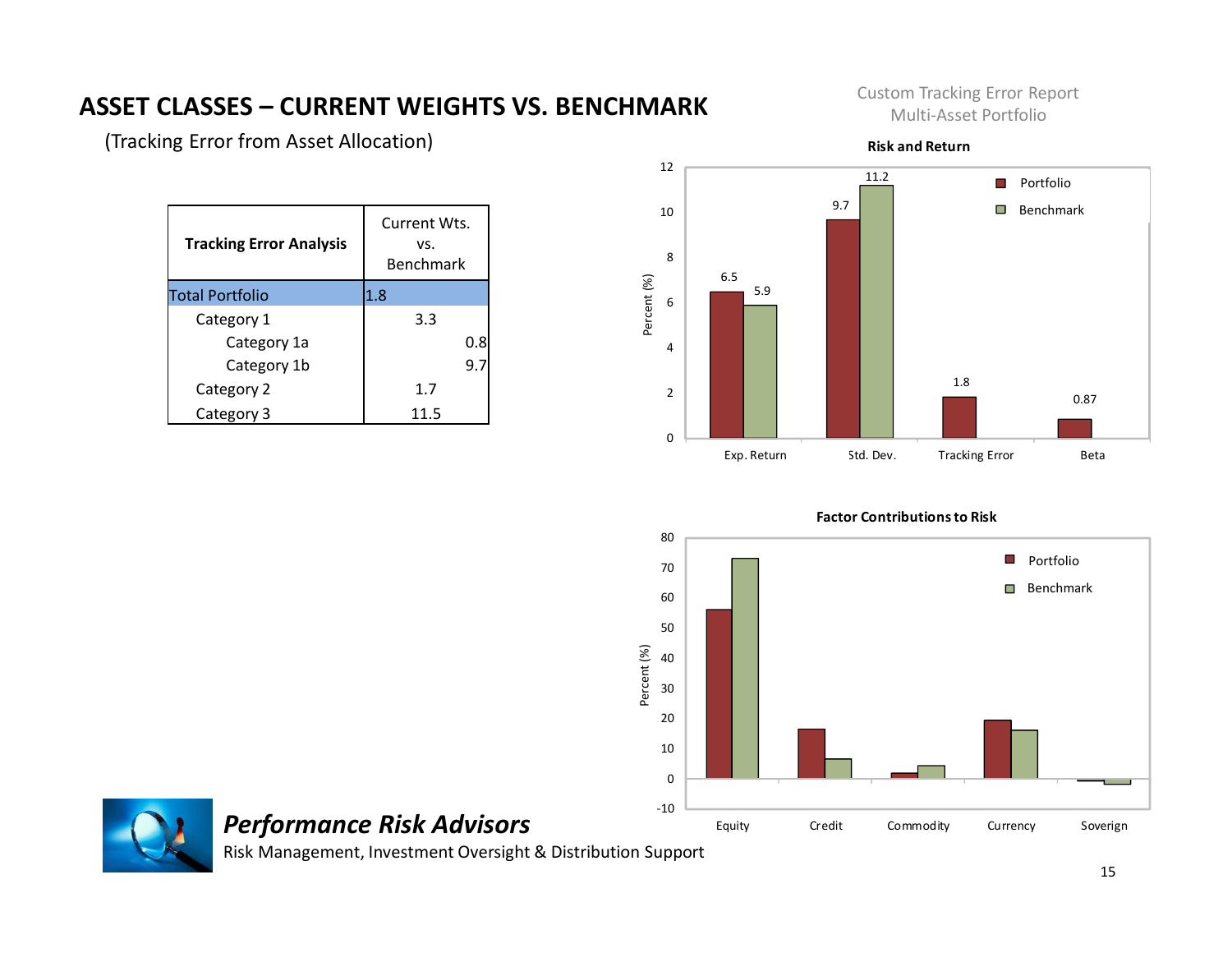#### **ASSET CLASSES – CATEGORY 1 VS. BENCHMARK**

(Tracking Error from Asset Allocation)

| <b>Tracking Error Analysis</b> | Current Wts.<br>VS.<br><b>Benchmark</b> |
|--------------------------------|-----------------------------------------|
| <b>Total Portfolio</b>         | 1.8                                     |
| Category 1                     | 3.3                                     |
| Category 1a                    | 0.8                                     |
| Category 1b                    |                                         |
| Category 2                     | 1.7                                     |
| Category 3                     | 11.5                                    |



Custom Tracking Error Report Multi-Asset Portfolio

#### **Factor Contributions to Risk** 90 Category 1 80 Benchmark 70 60 50 Percent (%) Percent (%) 40 30 20 10 0 -10 Equity Credit Commodity Currency Sovereign

#### **Contribution to Tracking Error (bps)**





#### *Performance Risk Advisors*

Risk Management, Investment Oversight & Distribution Support

16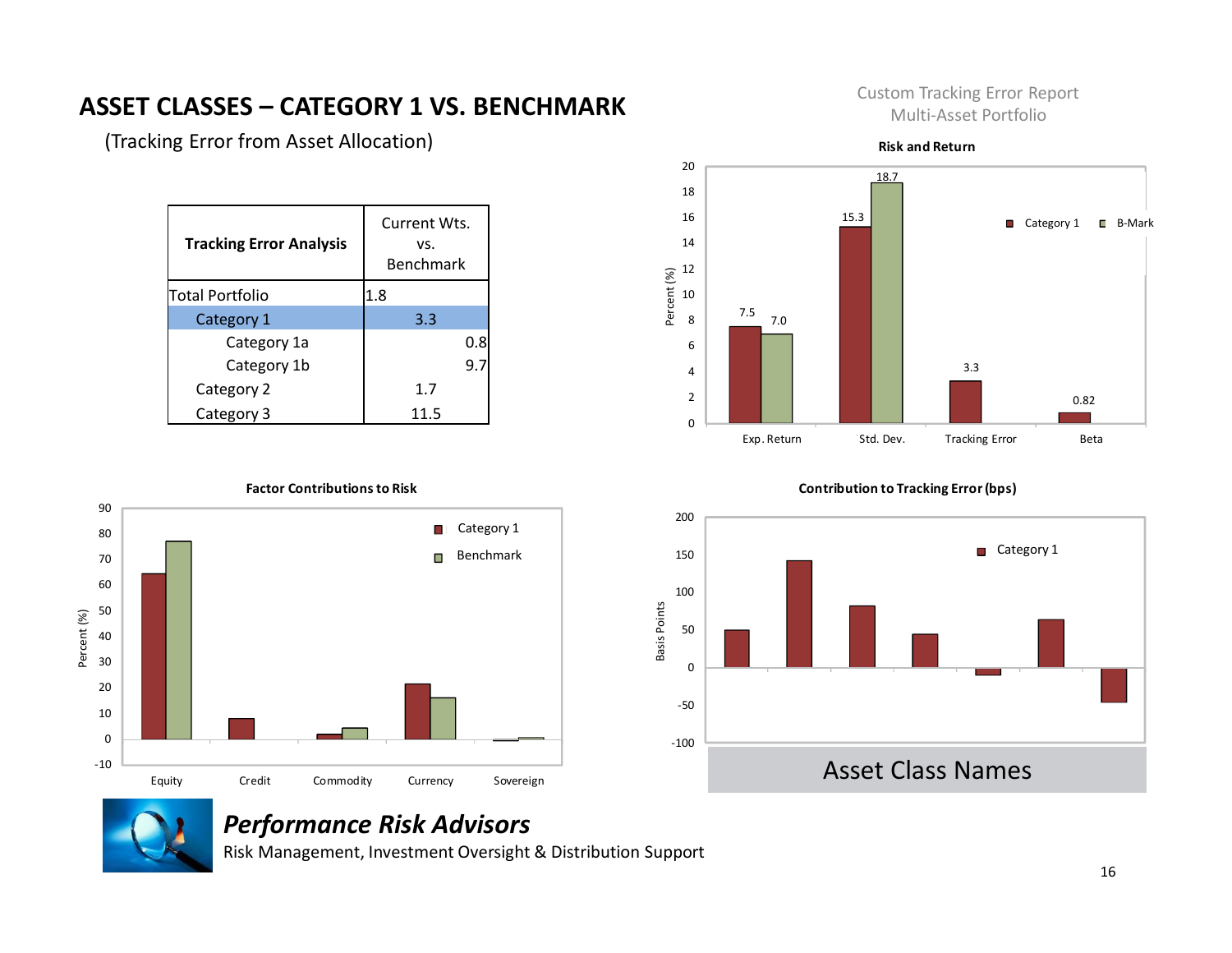# **ASSET CLASSES - CATEGORY 1A VS. BENCHMARK**

Custom Tracking Error Report Multi-Asset Portfolio

| <b>Tracking Error Analysis</b> | Current Wts.<br>VS.<br><b>Benchmark</b> |
|--------------------------------|-----------------------------------------|
| Total Portfolio                | 1.8                                     |
| Category 1                     | 3.3                                     |
| Category 1a                    | 0.8                                     |
| Category 1b                    | 9.7                                     |
| Category 2                     | 1.7                                     |
| Category 3                     | 11.5                                    |
|                                |                                         |

(Tracking Error from Asset Allocation)



-5 0 5 10 15 20 25 30 35 40 Small Vap Value Intl Equity EM Equity Dom Equity Percent (%) **Equity Factor Contributions to Risk** Category 1a Benchmark

#### **Contribution to Tracking Error (bps)**





#### *Performance Risk Advisors*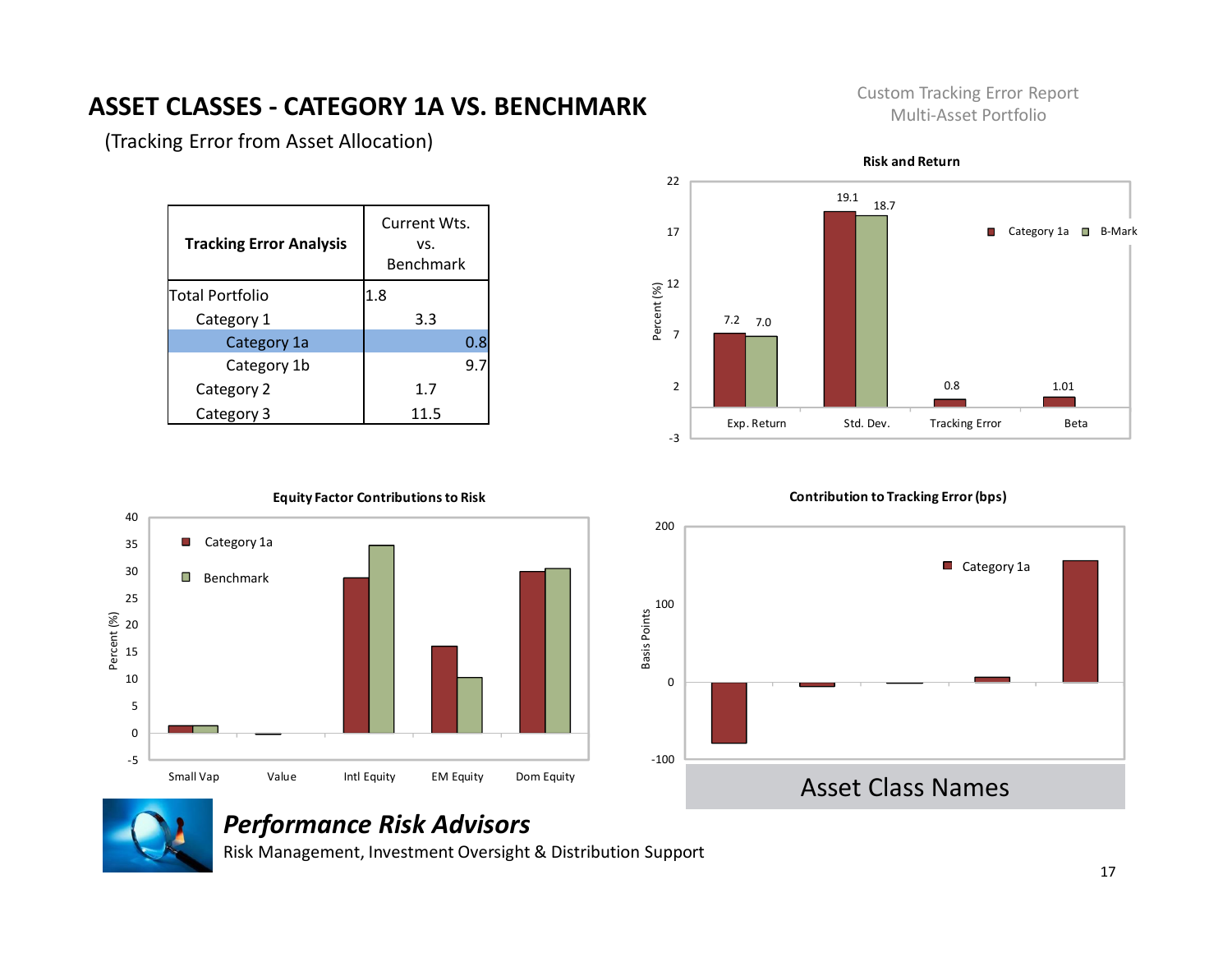#### **ASSET CLASSES - CATEGORY 1B VS. BENCHMARK**

(Tracking Error from Asset Allocation)

| <b>Tracking Error Analysis</b> | Current Wts.<br>VS.<br><b>Benchmark</b> |
|--------------------------------|-----------------------------------------|
| Total Portfolio                | 1.8                                     |
| Category 1                     | 3.3                                     |
| Category 1a                    | 0.8                                     |
| Category 1b                    | 9.7                                     |
| Category 2                     | 1.7                                     |
| Category 3                     | 11.5                                    |





#### **Factor Contributions to Risk**

#### **Component Contribution to Tracking Error**





#### *Performance Risk Advisors*

Risk Management, Investment Oversight & Distribution Support

#### Custom Tracking Error Report Multi-Asset Portfolio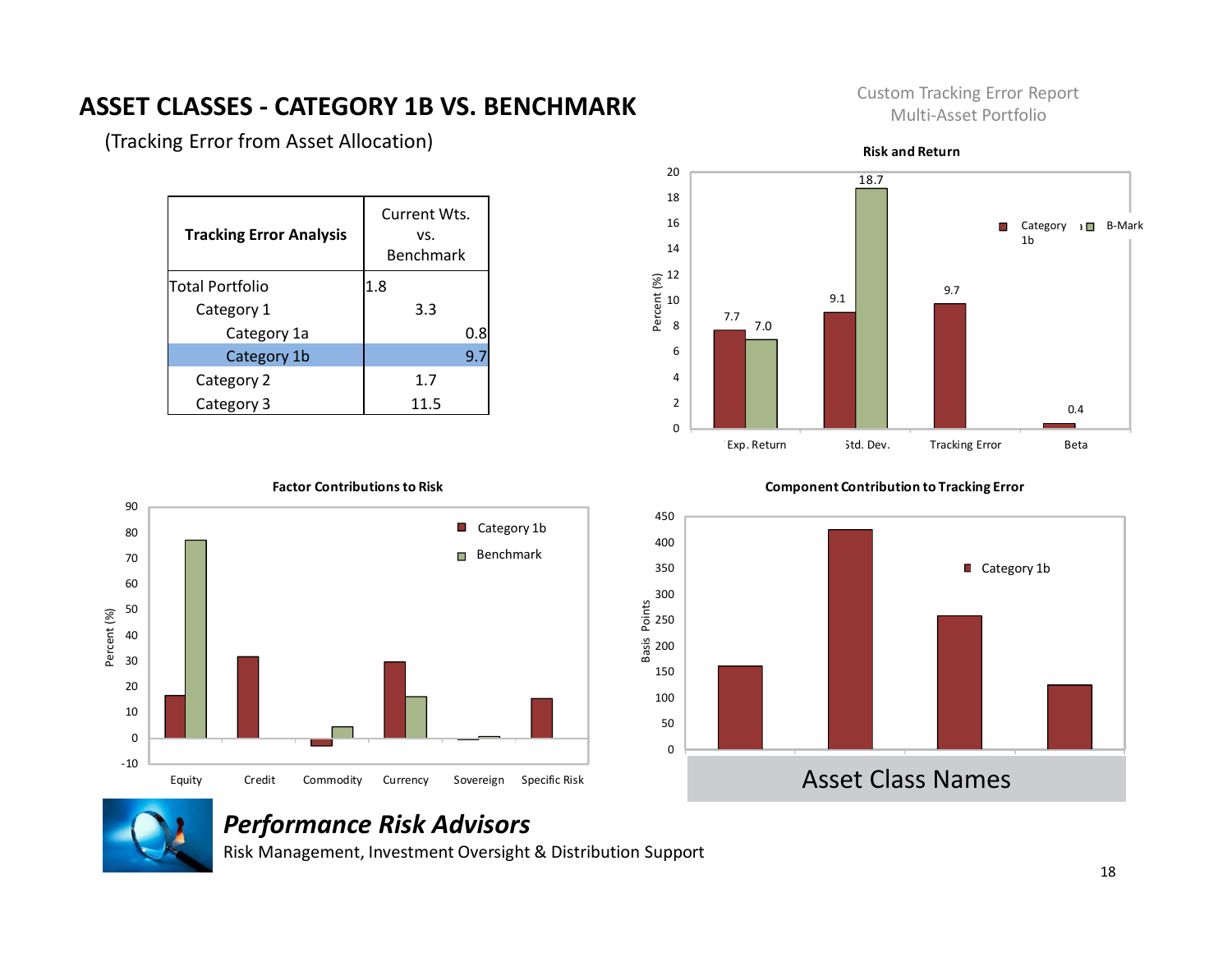#### **PLAYBOOK BETA – CATEGORY 2 VS. BENCHMARK**

Custom Tracking Error Report Multi-Asset Portfolio

(Tracking Error from Asset Allocation)

| <b>Tracking Error Analysis</b> | Current Wts.<br>VS.<br>Benchmark |
|--------------------------------|----------------------------------|
| Total Portfolio                | 1.8                              |
| Category 1                     | 3.3                              |
| Category 1a                    | 0.8                              |
| Category 1b                    |                                  |
| Category 2                     | 1.7                              |
| Category 3                     | 11.5                             |



#### **Risk and Return**